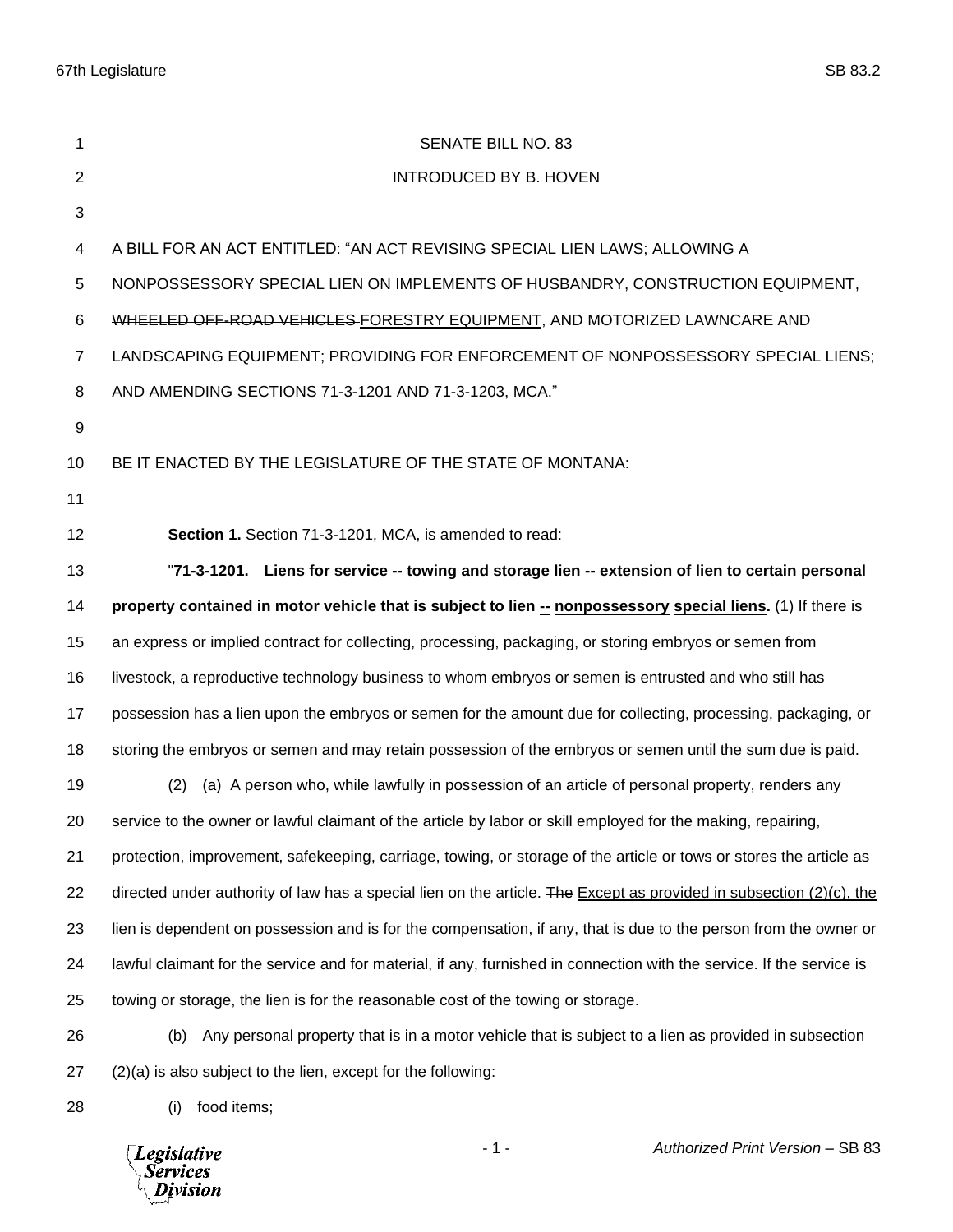| 1              | (ii) perishable goods;                                                                                          |
|----------------|-----------------------------------------------------------------------------------------------------------------|
| $\overline{2}$ | (iii) prescription items;                                                                                       |
| 3              | operators' licenses and other identifying documents;<br>(iv)                                                    |
| 4              | cash, credit cards, debit cards, checks, or checkbooks;<br>(v)                                                  |
| 5              | personal records, legal records, and business records;<br>(vi)                                                  |
| 6              | (vii) child safety items; and                                                                                   |
| $\overline{7}$ | (viii) wallets, purses, bags, or other containers that contain the items listed in subsections (2)(b)(iv)       |
| 8              | through $(2)(b)(vi)$ .                                                                                          |
| 9              | A special lien is not dependent on possession if the person asserting the lien gives the owner or<br>(c)        |
| 10             | the owner's agent, or attaches to the article, a document identifying the article and its owner, the services   |
| 11             | performed, the cost of those services, the cost to the owner of any parts, accessories, or equipment installed, |
| 12             | and the signature and contact information of the person asserting the nonpossessory special lien. The PERSON    |
| 13             | DESIRING TO ASSERT A SPECIAL LIEN UPON THE PROPERTY MUST ALSO FILE A FINANCING STATEMENT IN THE OFFICE          |
| 14             | DESIGNATED FOR FILING AS PROVIDED IN 30-9A-501. A nonpossessory special lien may be asserted on:                |
| 15             | implements of husbandry as defined in 61-1-101;<br>(i)                                                          |
| 16             | construction equipment as defined in 61-10-102;<br>(ii)                                                         |
| 17             | (iii) wheeled off-road vehicles of every kind; and                                                              |
| 18             | (iv) (III) motorized lawncare and landscaping equipment; AND                                                    |
| 19             | (IV) FORESTRY EQUIPMENT.                                                                                        |
| 20             | (D) THE SPECIAL LIEN CREATED UNDER SUBSECTION (2)(C) MAY NOT TAKE PRECEDENCE OVER PERFECTED                     |
| 21             | SECURITY INTERESTS UNDER THE UNIFORM COMMERCIAL CODE--SECURED TRANSACTIONS OR OTHER RECORDED LIENS              |
| 22             | ON THE PROPERTY INVOLVED UNLESS, WITHIN 30 DAYS FROM THE TIME OF THE COMPLETION OF THE SERVICE, REPAIR,         |
| 23             | OR IMPROVEMENT OF THE PROPERTY, THE PERSON DESIRING TO ASSERT A SPECIAL LIEN UPON THE PROPERTY GIVES            |
| 24             | NOTICE IN WRITING TO THE SECURED PARTY OR OTHER LIENHOLDER STATING THE INTENTION TO ASSERT A SPECIAL LIEN       |
| 25             | ON THE PROPERTY UNDER THE TERMS OF SUBSECTION (2)(C) AND STATING THE NATURE AND APPROXIMATE AMOUNT OF           |
| 26             | THE WORK PERFORMED OR OTHER SERVICES FURNISHED AND THE COST OF ANY PARTS, ACCESSORIES, OR EQUIPMENT             |
| 27             | INSTALLED. SERVICE MAY BE MADE EITHER BY PERSONAL SERVICE OR BY MAILING BY REGISTERED OR CERTIFIED MAIL A       |
| 28             | COPY OF THE NOTICE TO THE SECURED PARTY OR OTHER LIENHOLDER AT THE LAST-KNOWN POST-OFFICE ADDRESS.              |

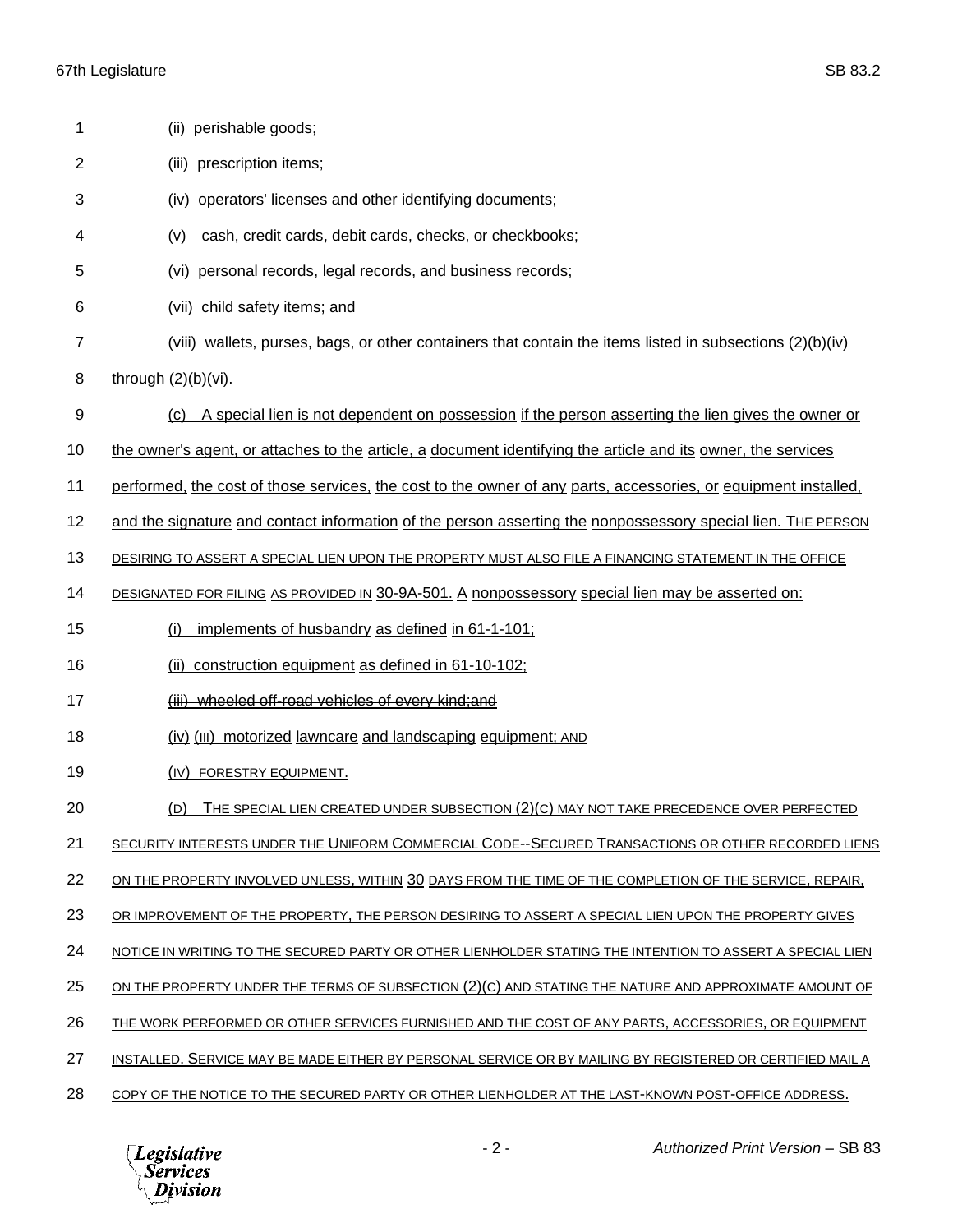| 1              | SERVICE MUST BE CONSIDERED COMPLETE UPON THE DEPOSIT OF THE NOTICE IN THE POST OFFICE.                              |
|----------------|---------------------------------------------------------------------------------------------------------------------|
| $\overline{2}$ |                                                                                                                     |
| 3              | Section 2. Section 71-3-1203, MCA, is amended to read:                                                              |
| 4              | "71-3-1203. Enforcement of lien -- sale. If payment for work, labor, or services performed or feed or               |
| 5              | material furnished is not made within 30 days after the performance of the work, labor, or services or furnishing   |
| 6              | of the feed or material, the lienor under the provisions of this part may enforce the lien in the following manner: |
| 7              | (1)<br>The lienor may file a lien enforcement action in the district court of the county in which the:              |
| 8              | contract between the lienor and the owner of the property was entered into;<br>(a)                                  |
| 9              | owner resided at the time the lien enforcement action commenced; or<br>(b)                                          |
| 10             | property is located.<br>(c)                                                                                         |
| 11             | (2)<br>When a claim is made under this section for a lien other than a nonpossessory special lien, an               |
| 12             | affidavit must be made by the lienor claiming the property or by someone on the lienor's behalf, stating:           |
| 13             | the facts that the lienor performed a service for the property owner entitling the lienor to a lien on<br>(a)       |
| 14             | the owner's property pursuant to 71-3-1201;                                                                         |
| 15             | that the service described in subsection $(2)(a)$ was performed at the written or verbal request of<br>(b)          |
| 16             | the owner or owner's agent;                                                                                         |
| 17             | a particular property upon which the lien is claimed; and<br>(c)                                                    |
| 18             | an itemized list of the charges that are due and unpaid under the lien.<br>(d)                                      |
| 19             | When a claim is made under this section for a nonpossessory special lien, the lienor shall submit<br>(3)            |
| 20             | to the court:                                                                                                       |
| 21             | a copy of the document required by 71-3-1201(2)(c); and<br>(a)                                                      |
| 22             | a statement of the charges that are due and unpaid under the lien.<br>(b)                                           |
| 23             | (a) If satisfactory, the court shall order the owner of the property to show cause why the<br>(3)(4)                |
| 24             | property should not be sold pursuant to the procedures in this section. The order must include the date and         |
| 25             | time for a hearing. The hearing may not be held more than 20 working days after the date of the issuance of the     |
| 26             | order.                                                                                                              |
| 27             | The court order provided for in subsection $(3)(a)$ $(4)(a)$ must be served pursuant to the Montana<br>(b)          |
| 28             | Rules of Civil Procedure on the owner at least 5 days before the hearing date.                                      |